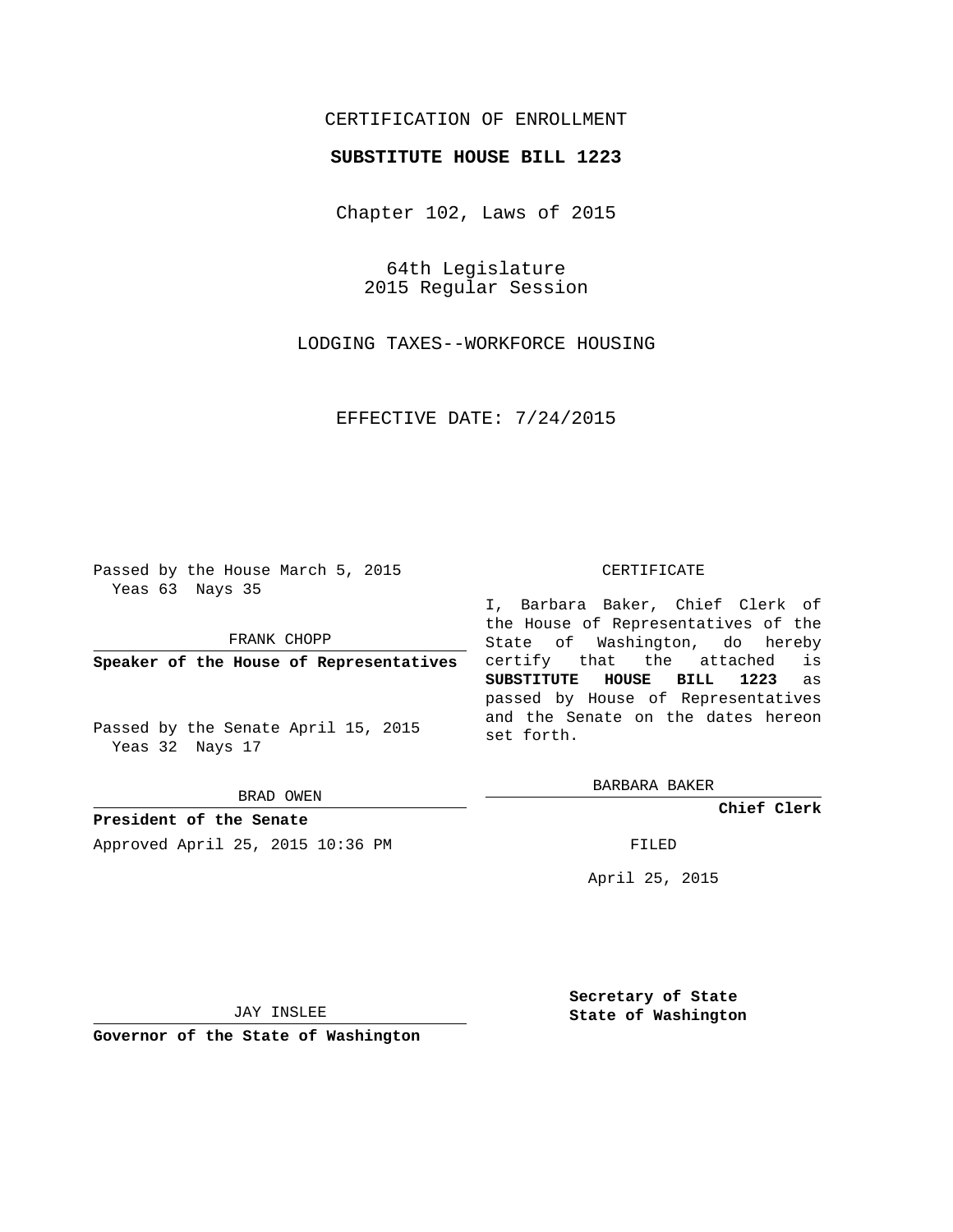## **SUBSTITUTE HOUSE BILL 1223**

Passed Legislature - 2015 Regular Session

**State of Washington 64th Legislature 2015 Regular Session**

**By** House Community Development, Housing & Tribal Affairs (originally sponsored by Representatives Springer, Kochmar, Sullivan, Rodne, Pettigrew, Wilcox, Fitzgibbon, McBride, Tarleton, Stokesbary, Sells, Lytton, Bergquist, Ormsby, Pollet, Fey, Santos, and Walkinshaw)

READ FIRST TIME 02/13/15.

1 AN ACT Relating to allowing the use of lodging taxes for 2 financing workforce housing; and amending RCW 67.28.150, 67.28.160, 3 and 67.28.180.

4 BE IT ENACTED BY THE LEGISLATURE OF THE STATE OF WASHINGTON:

5 **Sec. 1.** RCW 67.28.150 and 1997 c 452 s 9 are each amended to read as follows:6

7 To carry out the purposes of this chapter including, but not 8 limited to, financing loans or grants to nonprofit organizations or 9 public housing authorities for affordable workforce housing within 10 one-half mile of a transit station, any municipality ((shall have)) 11 has the power to issue general obligation bonds within the 12 limitations now or hereafter prescribed by the laws of this state. 13 Such general obligation bonds ((shall)) must be authorized, executed, 14 issued, and made payable as other general obligation bonds of such 15 municipality((: PROVIDED, That)). However, the governing body of such 16 municipality may provide that such bonds mature in not to exceed 17 forty years from the date of their issue, may provide that such bonds 18 also be made payable from any special taxes provided for in this 19 chapter and may pledge such special taxes to the repayment of the 20 bonds, and may provide that such bonds also be made payable from any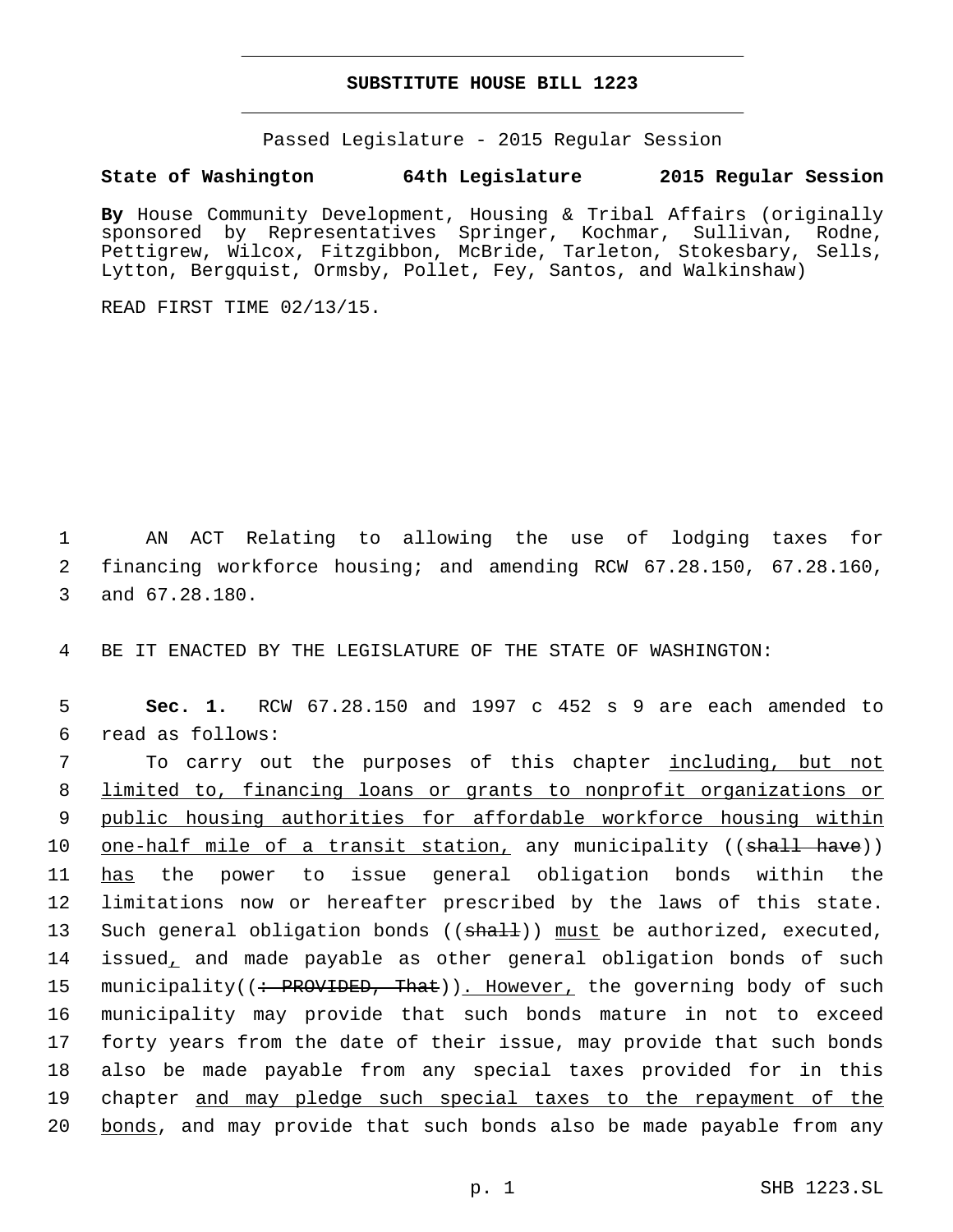1 otherwise unpledged revenue, which may be derived from the ownership 2 or operation of any properties.

3 **Sec. 2.** RCW 67.28.160 and 1997 c 452 s 10 are each amended to 4 read as follows:

5 (1) To carry out the purposes of this chapter including, but not 6 limited to, financing loans or grants to nonprofit organizations or 7 public housing authorities for affordable workforce housing within 8 one-half mile of a transit station, the legislative body of any 9 municipality ((shall have)) has the power to issue revenue bonds 10 without submitting the matter to the voters of the municipality( $($ : 11 PROVIDED, That)) and may pledge the special taxes provided for in 12 this chapter to the repayment of such revenue bonds. However, the 13 legislative body ((shall)) must create a special fund or funds for 14 the sole purpose of paying the principal of and interest on the bonds 15 of each such issue, into which fund or funds the legislative body may 16 obligate the municipality to pay all or part of amounts collected 17 from the special taxes provided for in this chapter, and/or to pay 18 such amounts of the gross revenue of all or any part of the 19 facilities constructed, acquired, improved, added to, repaired, or 20 replaced pursuant to this chapter, as the legislative body ((shall)) 21 determines((: PROVIDED, FURTHER, That)). The principal of and 22 interest on such bonds ((shall be)) is payable only out of such 23 special fund or funds, and the owners of such bonds ((shall)) must 24 have a lien and charge against the gross revenue pledged to such 25 fund.

26 ((Such)) (a) The revenue bonds and the interest thereon issued 27 against ((such)) the fund or funds ((shall)) constitutes a claim of 28 the owners thereof only as against such fund or funds and the revenue 29 pledged therefor, and ((shall)) does not constitute a general 30 indebtedness of the municipality.

31 (b) Each ((such)) revenue bond ((shall)) must state upon its face 32 that it is payable from such special fund or funds, and all revenue 33 bonds issued under this chapter ((shall be)) are negotiable 34 securities within the provisions of the law of this state. ((Sueh)) 35 The revenue bonds may be registered either as to principal only or as 36 to principal and interest as provided in RCW 39.46.030, or may be 37 bearer bonds( $(i - shall be)$ ). The revenue bonds must be:

38  $(i)$  In such denominations as the legislative body (( $shall$ )) deems 39 proper; ((shall be))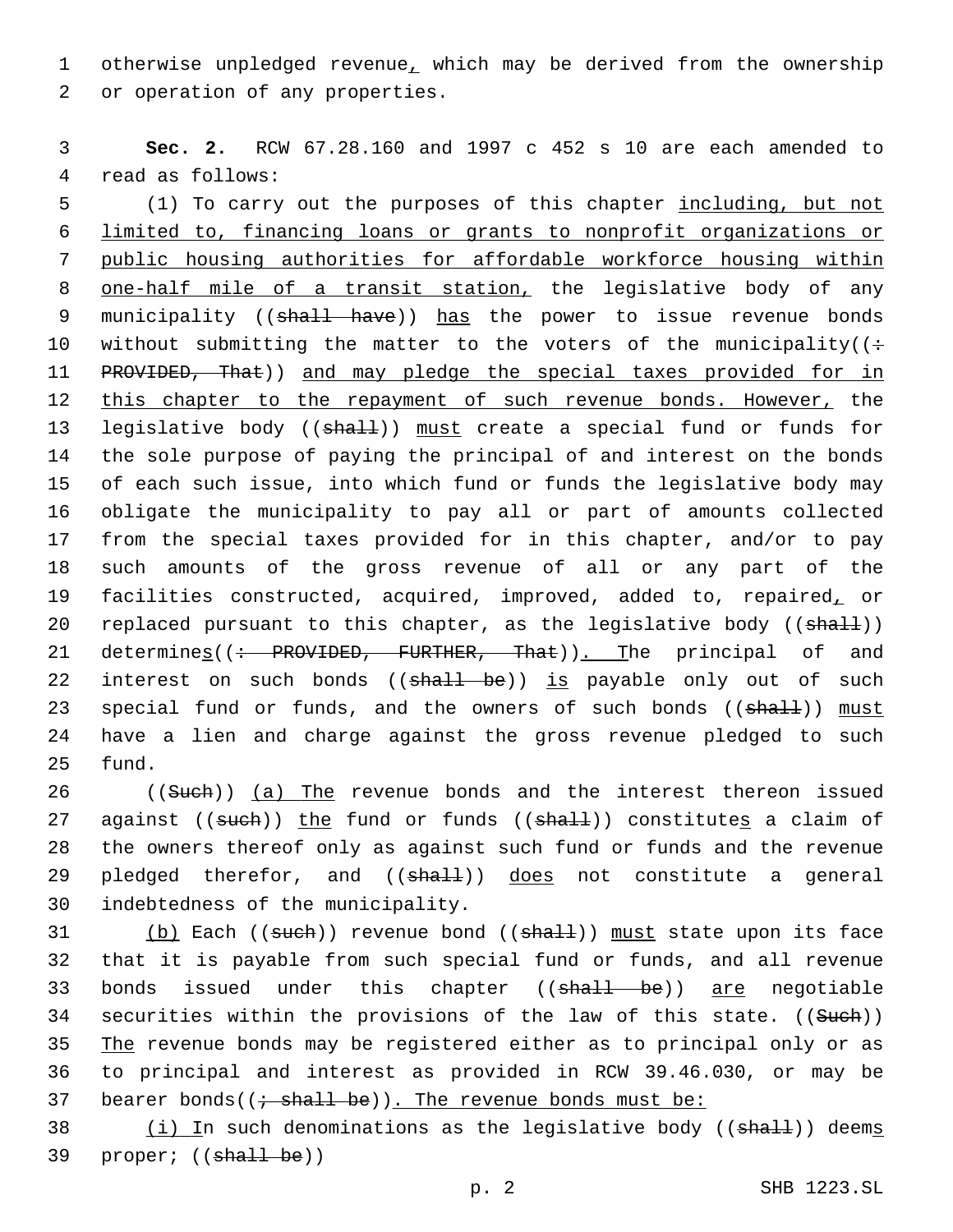1 (ii) Payable at such time or times and at such places, as ((shall 2 be)) determined by the legislative body; ((shall be))

 (iii) Executed in such manner and bear interest at such rate or 4 rates, as (( $\frac{1}{2}$  be)) determined by the legislative body(( $\frac{1}{2}$ )

5 Such revenue bonds shall be) i and

6 (iv) Sold in such manner as the legislative body (( $shall$ )) deems to be for the best interests of the municipality, either at public or 8 private sale.

 (c) The legislative body may at the time of the issuance of 10 ((such)) the revenue bonds make ((such)) covenants with the owners of 11 ((said)) such bonds as it may deem necessary to secure and guaranty the payment of the principal thereof and the interest thereon, including but not being limited to covenants to set aside adequate reserves to secure or guaranty the payment of such principal and interest, to pledge and apply thereto part or all of any lawfully authorized special taxes provided for in this chapter, to maintain 17 rates, charges, or rentals sufficient with other available moneys to pay such principal and interest and to maintain adequate coverage over debt service, to appoint a trustee or trustees for the bond owners, to safeguard the expenditure of the proceeds of sale of such bonds and to fix the powers and duties of such trustee or trustees and to make such other covenants as the legislative body may deem 23 necessary to accomplish the most advantageous sale of such bonds. For revenue bonds issued for the purpose of funding affordable workforce housing projects within one-half mile of a transit station, where such revenue bonds are reasonably expected to be awarded to projects that can expend the funds within three years after bond issuance, the legislative body must require that the aggregate debt service on all such outstanding revenue bonds be limited to no more than fifty percent of the revenue collected under RCW 67.28.180(3)(d)(ii), and 31 that at least ten percent of the aggregate proceeds of all such outstanding revenue bonds be committed to finance one or more 33 projects by an authority under chapter 43.167 RCW to promote sustainable workplace opportunities near a community impacted by the construction or operation of tourism-related facilities. The legislative body may also provide that revenue bonds payable out of the same source may later be issued on a parity with revenue bonds 38 being issued and sold.

 (d) The legislative body may include in the principal amount of any such revenue bond issue an amount for engineering, architectural,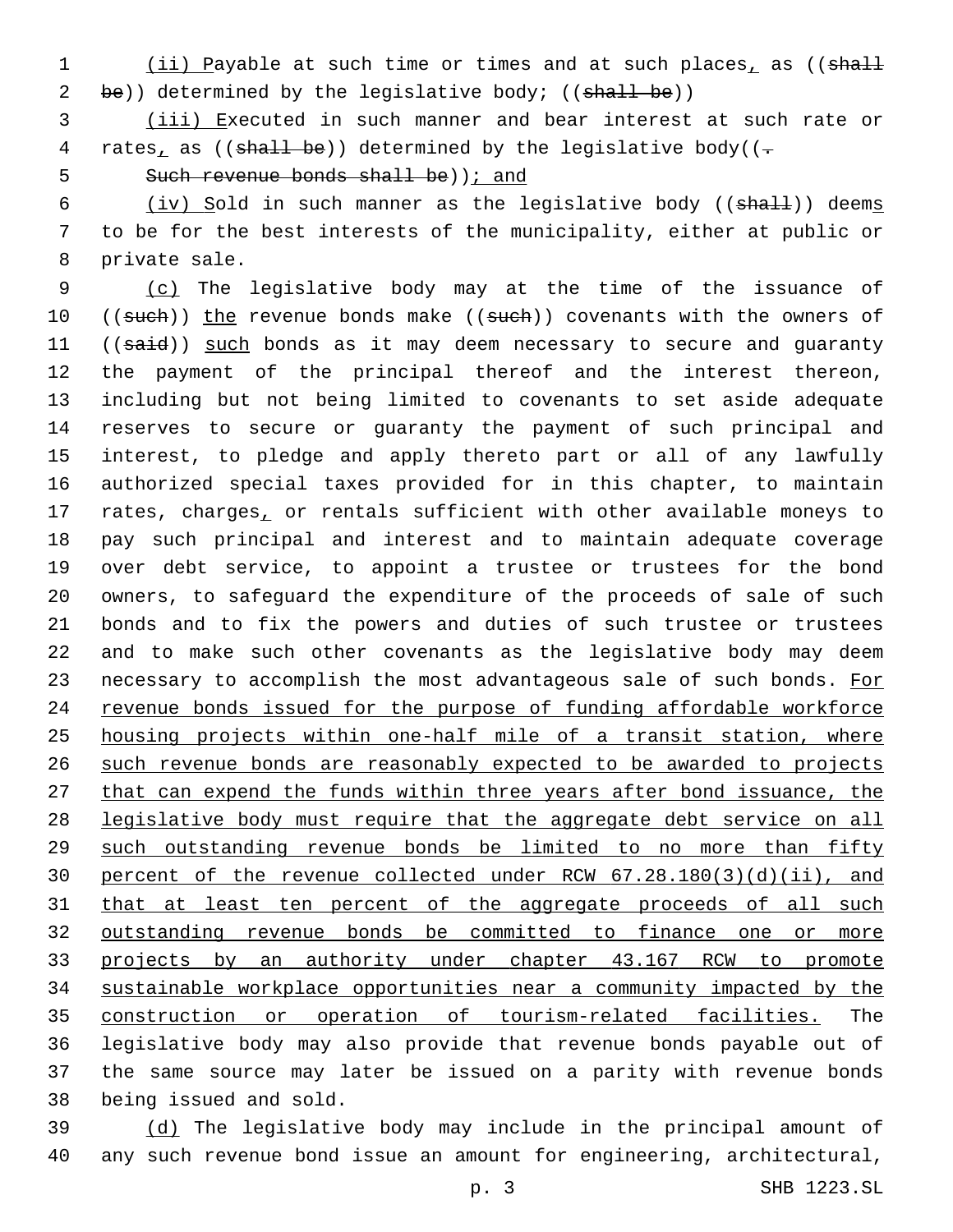planning, financial, legal, and other services and charges incident to the acquisition or construction of public stadium facilities, convention center facilities, performing arts center facilities, and/or visual arts center facilities, an amount to establish necessary reserves, an amount for working capital, and an amount necessary for interest during the period of construction of any facilities to be financed from the proceeds of such issue plus six months. The legislative body may, if it deems it in the best interest of the municipality, provide in any contract for the construction or acquisition of any facilities or additions or improvements thereto or 11 replacements or extensions thereof that payment therefor ((shall)) 12 may be made only in such revenue bonds.

13 (e) If the municipality ((shall)) fails to carry out or perform any of its obligations or covenants made in the authorization, 15 issuance, and sale of such bonds, the owner of any such bond may bring action against the municipality and compel the performance of 17 any or all of such covenants.

 (2) Notwithstanding subsection (1) of this section, such bonds may be issued and sold in accordance with chapter 39.46 RCW.

 **Sec. 3.** RCW 67.28.180 and 2011 1st sp.s. c 38 s 1 are each 21 amended to read as follows:

 (1) Subject to the conditions set forth in subsections (2) and (3) of this section, the legislative body of any county or any city, is authorized to levy and collect a special excise tax of not to exceed two percent on the sale of or charge made for the furnishing of lodging that is subject to tax under chapter 82.08 RCW.

 (2) Any levy authorized by this section is subject to the 28 following:

 (a) Any county ordinance or resolution adopted pursuant to this section must contain, in addition to all other provisions required to conform to this chapter, a provision allowing a credit against the county tax for the full amount of any city tax imposed pursuant to 33 this section upon the same taxable event.

 (b)(i) In the event that any county has levied the tax authorized by this section and has, prior to June 26, 1975, either pledged the tax revenues for payment of principal and interest on city revenue or general obligation bonds authorized and issued pursuant to RCW 67.28.150 through 67.28.160 or has authorized and issued revenue or general obligation bonds pursuant to the provisions of RCW 67.28.150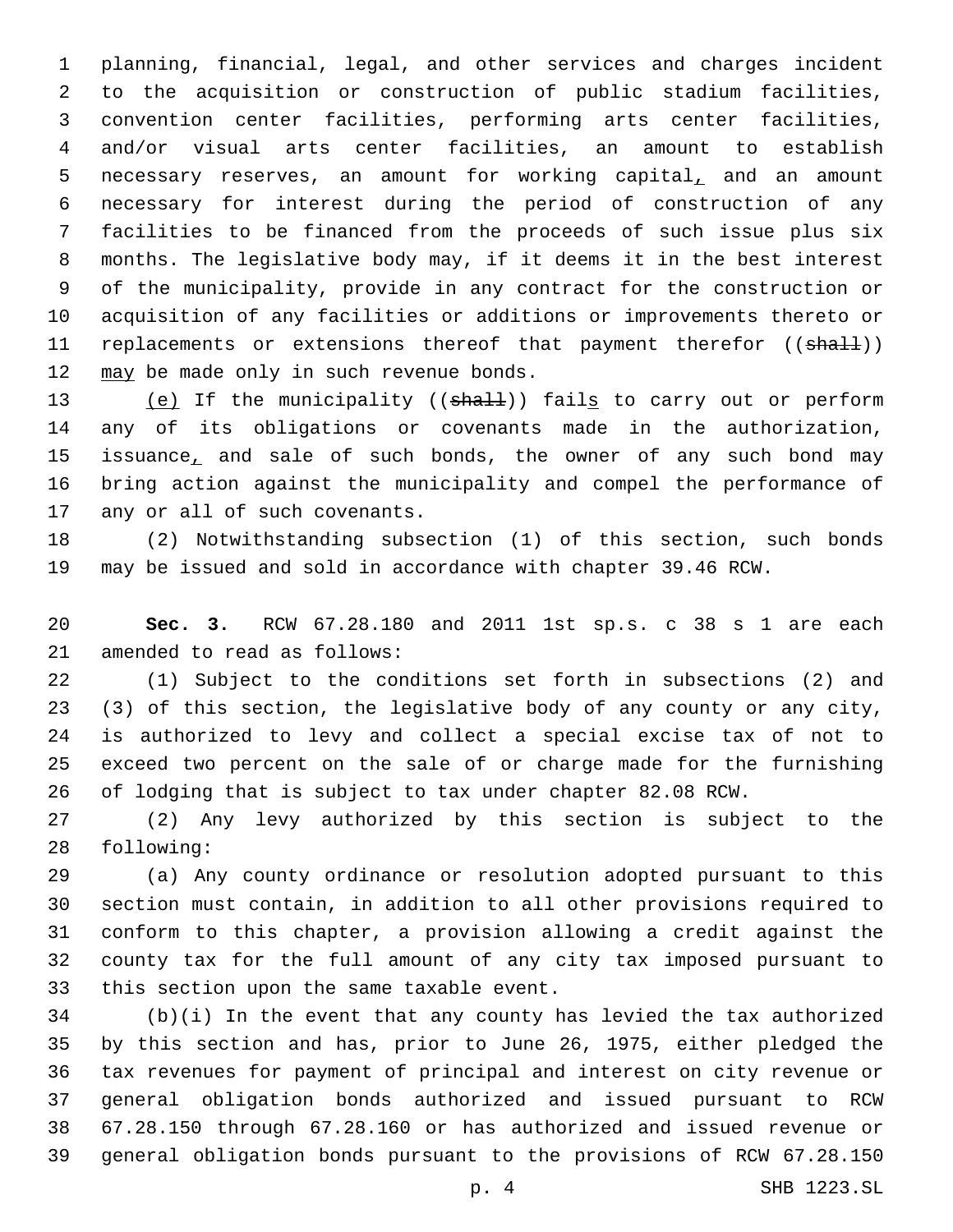through 67.28.160, such county is exempt from the provisions of (a) of this subsection, to the extent that the tax revenues are pledged for payment of principal and interest on bonds issued at any time pursuant to the provisions of RCW 67.28.150 through 67.28.160. However, so much of such pledged tax revenues, together with any investment earnings thereon, not immediately necessary for actual payment of principal and interest on such bonds may be used: (A) In any county with a population of one million five hundred thousand or more, for repayment either of limited tax levy general obligation bonds or of any county fund or account from which a loan was made, the proceeds from the bonds or loan being used to pay for constructing, installing, improving, and equipping stadium capital improvement projects, and to pay for any engineering, planning, financial, legal and professional services incident to the development of such stadium capital improvement projects, regardless of the date the debt for such capital improvement projects was or may be incurred; (B) in any county with a population of one million five hundred thousand or more, for repayment or refinancing of bonded indebtedness incurred prior to January 1, 1997, for any purpose authorized by this section or relating to stadium repairs or rehabilitation, including but not limited to the cost of settling legal claims, reimbursing operating funds, interest payments on short-term loans, and any other purpose for which such debt has been incurred if the county has created a public stadium authority to develop a stadium and exhibition center under RCW 36.102.030; or (C) in other counties, for county-owned facilities for agricultural promotion until January 1, 2009, and thereafter for any purpose 28 authorized in this chapter.

 (ii) A county is exempt under this subsection with respect to city revenue or general obligation bonds issued after April 1, 1991, only if such bonds mature before January 1, 2013. If any county located east of the crest of the Cascade mountains has levied the tax authorized by this section and has, prior to June 26, 1975, pledged the tax revenue for payment of principal and interest on city revenue or general obligation bonds, the county is exempt under this subsection with respect to revenue or general obligation bonds issued after January 1, 2007, only if the bonds mature before January 1, 2035. Such a county may only use funds under this subsection (2)(b) for constructing or improving facilities authorized under this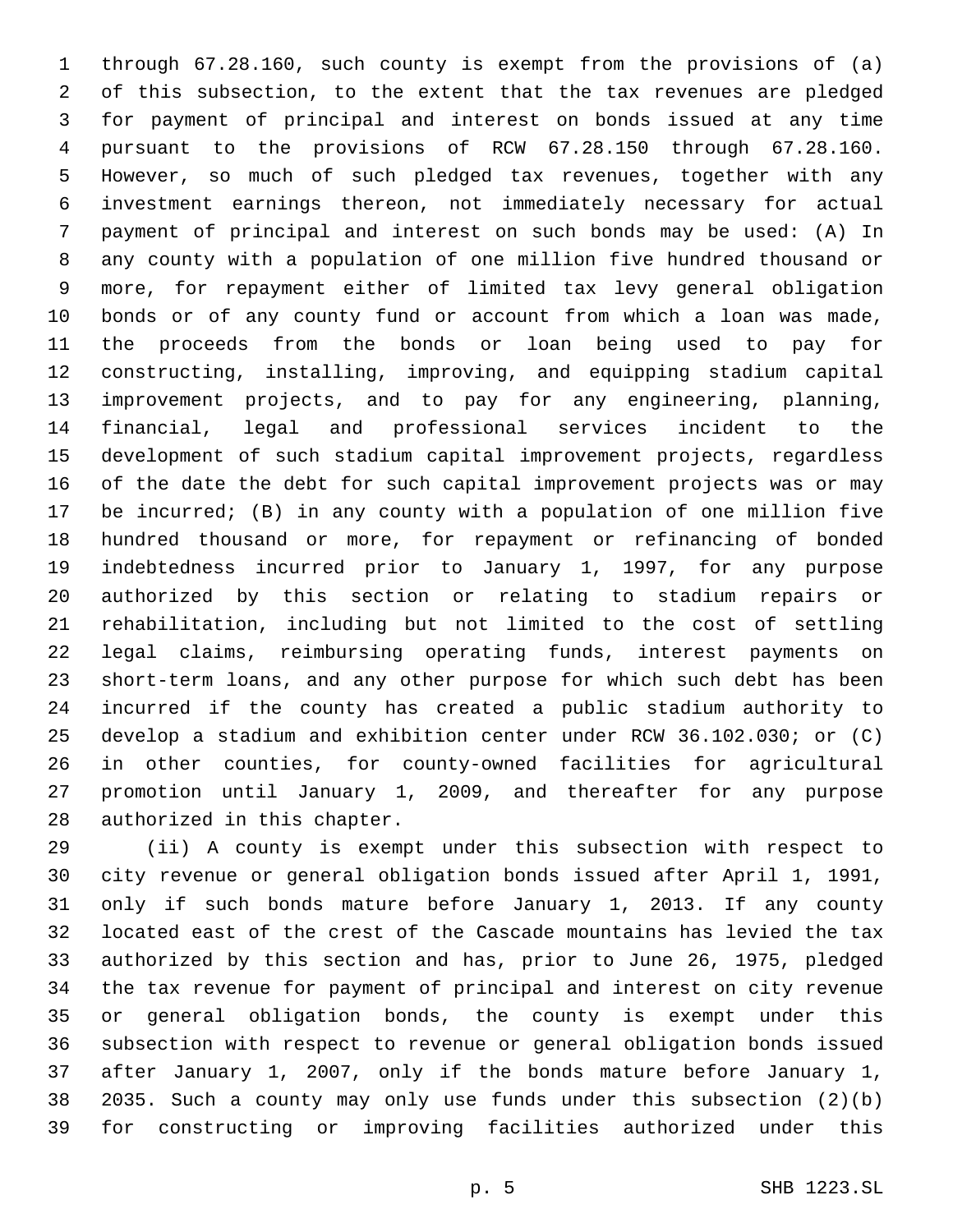chapter, including county-owned facilities for agricultural 2 promotion.

 (iii) As used in this subsection (2)(b), "capital improvement projects" may include, but not be limited to a stadium restaurant facility, restroom facilities, artificial turf system, seating facilities, parking facilities and scoreboard and information system adjacent to or within a county owned stadium, together with equipment, utilities, accessories and appurtenances necessary thereto. The stadium restaurant authorized by this subsection (2)(b) must be operated by a private concessionaire under a contract with 11 the county.

 (c)(i) No city within a county exempt under (b) of this subsection may levy the tax authorized by this section so long as 14 said county is so exempt.

 (ii) No city within a county with a population of one million five hundred thousand or more may levy the tax authorized by this 17 section.

 (iii) However, in the event that any city in a county described in (c)(i) or (ii) of this subsection (2) has levied the tax authorized by this section and has, prior to June 26, 1975, authorized and issued revenue or general obligation bonds pursuant to the provisions of RCW 67.28.150 through 67.28.160, such city may levy the tax so long as the tax revenues are pledged for payment of principal and interest on bonds issued at any time pursuant to the provisions of RCW 67.28.150 through 67.28.160.25

 (3) Any levy authorized by this section by a county that has a population of one million five hundred thousand or more is subject to 28 the following:

 (a) Taxes collected under this section in any calendar year before 2013 in excess of five million three hundred thousand dollars 31 may only be used as follows:

 (i) Seventy percent from January 1, 2001, through December 31, 2012, for art museums, cultural museums, heritage museums, the arts, and the performing arts. Moneys spent under this subsection (3)(a)(i) must be used for the purposes of this subsection (3)(a)(i) in all 36 parts of the county.

 (ii) Thirty percent from January 1, 2001, through December 31, 2012, for the following purposes and in a manner reflecting the following order of priority: Stadium purposes as authorized under 40 subsection (2)(b) of this section; acquisition of open space lands;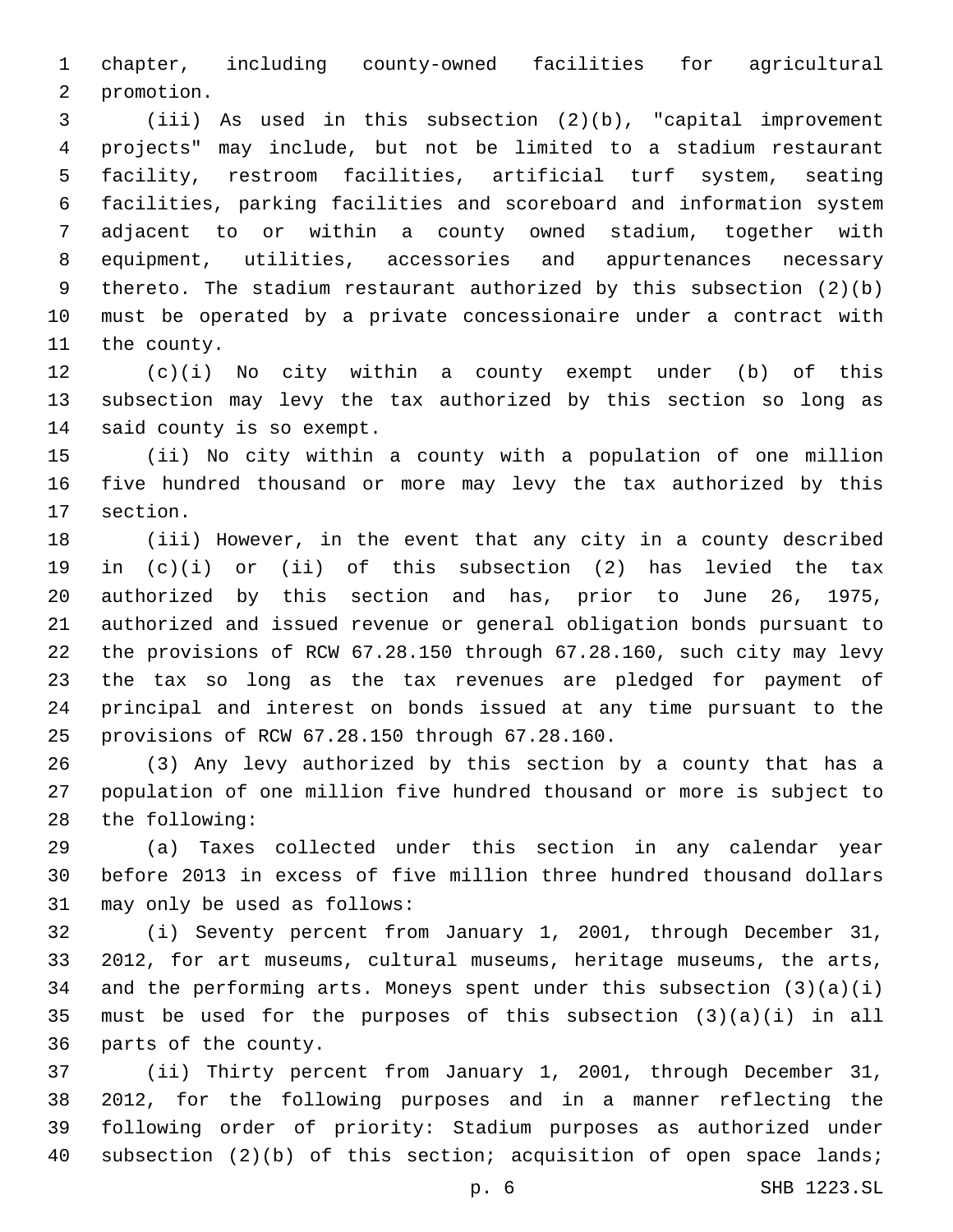youth sports activities; and tourism promotion. If all or part of the debt on the stadium is refinanced, all revenues under this subsection  $(3)(a)(ii)$  must be used to retire the debt.

 (b) From January 1, 2013, through December 31, 2015, all revenues 5 under this section ((shall)) must be used to retire the debt on the stadium, until the debt on the stadium is retired. On and after the date the debt on the stadium is retired, and through December 31, 2015, all revenues under this section in a county of one million five hundred thousand or more must be deposited in the special account 10 under (e) of this subsection.

 (c) From January 1, 2016, through December 31, 2020, all revenues under this section must be deposited in the stadium and exhibition 13 center account under RCW 43.99N.060.

 (d) On and after January 1, 2021, the revenues under this section 15 must be used as follows:

 (i) At least thirty-seven and one-half percent of the revenues under this section must be deposited in the special account under (e) 18 of this subsection.

 (ii) At least thirty-seven and one-half percent of the revenues 20 under this section must be used  $((f\theta)^2)^2$ :

 (A) For contracts, loans, or grants to nonprofit organizations or public housing authorities for affordable workforce housing within 23 one-half ( $(\theta f - a)$ ) mile of a transit station, as described under RCW 24 9.91.025 or for services for homeless youth; or

(B) To repay:

 (I) General obligation bonds issued pursuant to RCW 67.28.150 to 27 finance such contracts, loans, or grants; or

 (II) Revenue bonds issued pursuant to RCW 67.28.160 to finance a fund to make such contracts, loans, or grants; or

 (III) Revenue bonds issued pursuant to RCW 67.28.160 to finance projects authorized by an authority under chapter 43.167 RCW to promote sustainable workplace opportunities near a community impacted by the construction or operation of tourism-related facilities.

 (iii) The remainder must be used for capital or operating programs that promote tourism and attract tourists to the county.

 (e) At least forty percent of the revenues distributed pursuant to (a)(i) of this subsection must be deposited in a special account. The account may only be used for the purposes of (a)(i) of this 39 subsection.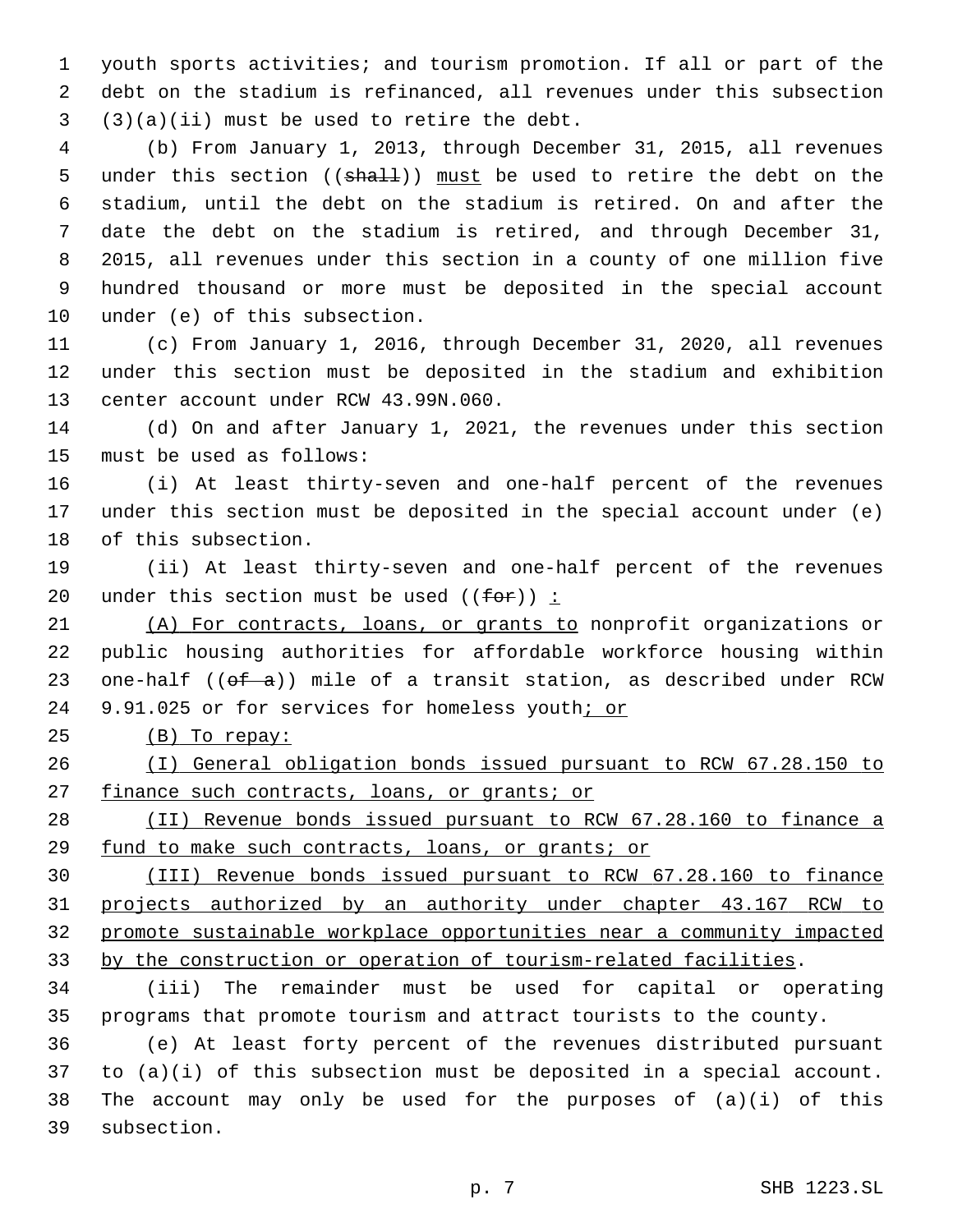(f) School districts and schools may not receive revenues 2 distributed pursuant to  $(a)(i)$  of this subsection.

 (g) Moneys distributed to art museums, cultural museums, heritage museums, the arts, and the performing arts, and moneys distributed for tourism promotion must be in addition to and may not be used to replace or supplant any other funding by the legislative body of the 7 county.

(h) For the purposes of this section:8

 (i) "Affordable workforce housing" means housing for a single person, family, or unrelated persons living together whose income is between thirty percent and eighty percent of the median income, adjusted for household size, for the county where the housing is 13 located; and

 (ii) "Tourism promotion" includes activities intended to attract visitors for overnight stays, arts, heritage, and cultural events, and recreational, professional, and amateur sports events. Moneys allocated to tourism promotion in a county with a population of one million or more must be allocated to local public organizations and nonprofit organizations formed for the express purpose of tourism promotion in the county. Such organizations must use moneys from the taxes to promote events in all parts of the county.

 (i) No taxes collected under this section may be used for the operation or maintenance of a public stadium that is financed directly or indirectly by bonds to which the tax is pledged. Expenditures for operation or maintenance include all expenditures other than expenditures that directly result in new fixed assets or that directly increase the capacity, life span, or operating economy 28 of existing fixed assets.

 (j) No ad valorem property taxes may be used for debt service on bonds issued for a public stadium that is financed by bonds to which the tax is pledged, unless the taxes collected under this section are or are projected to be insufficient to meet debt service requirements 33 on such bonds.

 (k) If a substantial part of the operation and management of a public stadium that is financed directly or indirectly by bonds to which the tax is pledged is performed by a nonpublic entity or if a public stadium is sold that is financed directly or indirectly by bonds to which the tax is pledged, any bonds to which the tax is pledged shall be retired. This subsection (3)(k) does not apply in respect to a public stadium under chapter 36.102 RCW transferred to,